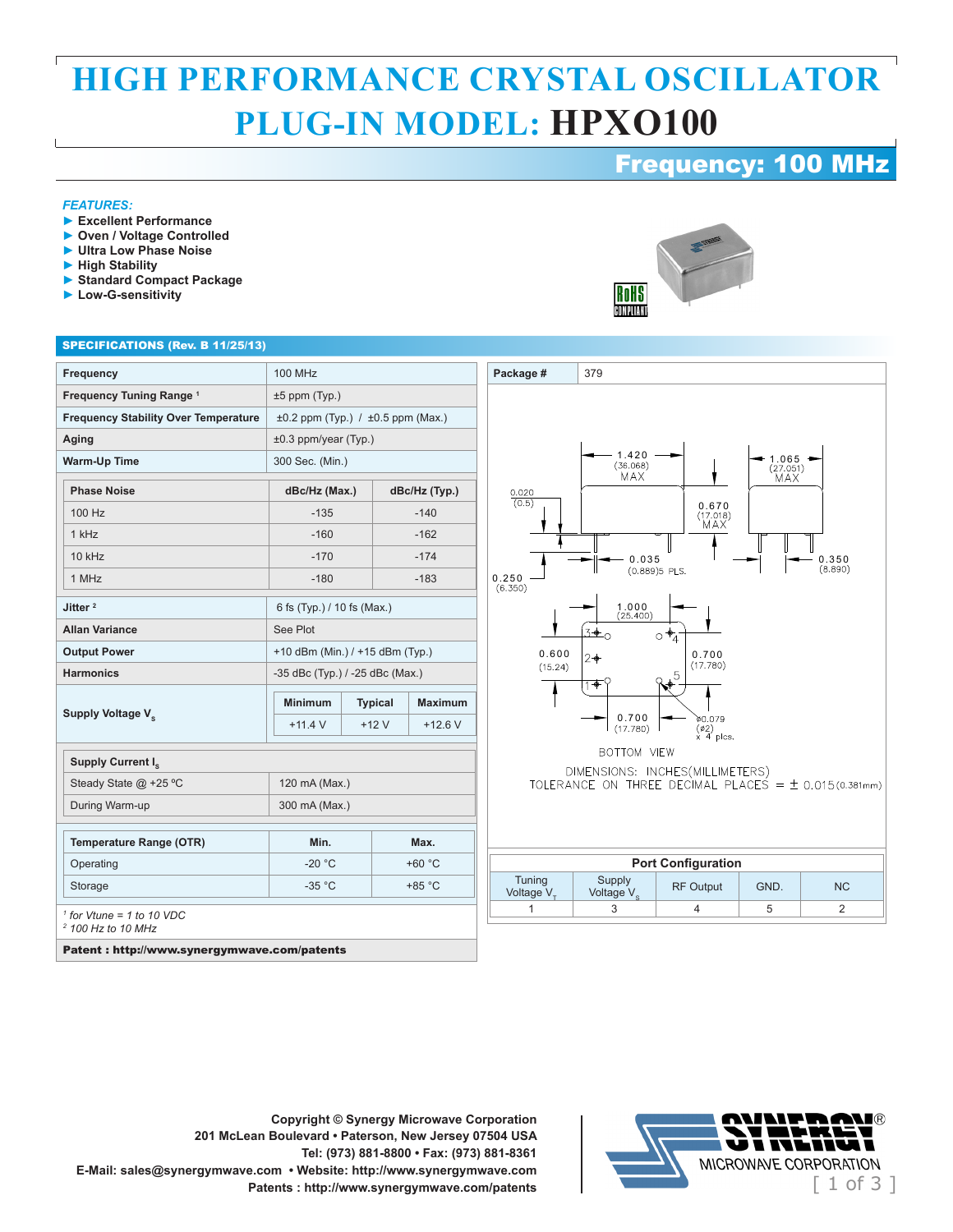## **HIGH PERFORMANCE CRYSTAL OSCILLATOR PLUG-IN MODEL: HPXO100**

### Frequency: 100 MHz





**Copyright © Synergy Microwave Corporation 201 McLean Boulevard • Paterson, New Jersey 07504 USA Tel: (973) 881-8800 • Fax: (973) 881-8361 E-Mail: sales@synergymwave.com • Website: http://www.synergymwave.com**